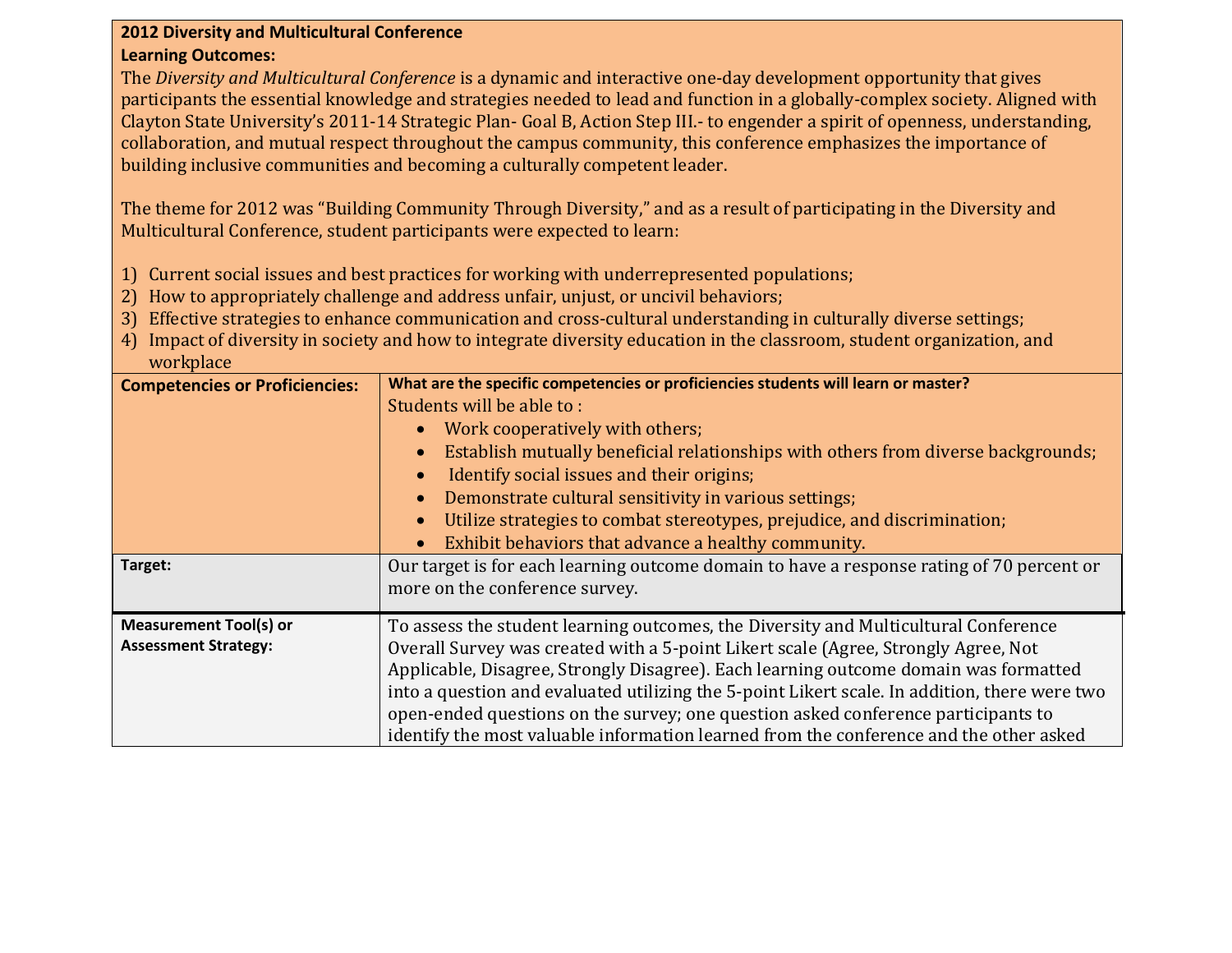| <b>Data Collection Process:</b> | them to provide feedback on how to improve the event. The survey also had a series of<br>demographic questions, including academic classification, academic major, gender,<br>race/ethnicity, and traditional/non-traditional student status.<br>The Diversity and Multicultural Conference Overall Survey was distributed to participants<br>at the end of the event. Upon completion, the respondent turned in their survey at the<br>conference registration table. Then, the survey data was analyzed by Campus Life staff and<br>formatted into a report utilizing Microsoft Word.                                                                                                                                                                                                                                                                                                                                                                                                                                                                                                                                                                                                                                                                                                                                                                                                                                                                                                                                           |
|---------------------------------|-----------------------------------------------------------------------------------------------------------------------------------------------------------------------------------------------------------------------------------------------------------------------------------------------------------------------------------------------------------------------------------------------------------------------------------------------------------------------------------------------------------------------------------------------------------------------------------------------------------------------------------------------------------------------------------------------------------------------------------------------------------------------------------------------------------------------------------------------------------------------------------------------------------------------------------------------------------------------------------------------------------------------------------------------------------------------------------------------------------------------------------------------------------------------------------------------------------------------------------------------------------------------------------------------------------------------------------------------------------------------------------------------------------------------------------------------------------------------------------------------------------------------------------|
| <b>Findings &amp; Status:</b>   | There were 263 student participants at the 2012 Diversity and Multicultural Conference,<br>and 77 completed the survey. Based on responses from the Diversity and Multicultural<br>Conference Overall Survey, the Department of Campus Life learned that:<br>Learning Outcome #1:79% strongly agreed and 9% agreed that as a result of<br>attending the conference, they became more aware of issues faced by<br>underrepresented groups (i.e. people of color, lesbian, gay, bisexual and<br>transgender community, and individuals with disabilities).<br>Learning Outcome #2:70% strongly agreed and 24% agreed that as a result of<br>attending the conference, they learned how to appropriately challenge and address<br>unfair, unjust or uncivil behaviors.<br>Learning Outcome #3:73% strongly agreed and 24% agreed that as a result of<br>attending the conference, they learned information that will enhance their ability to<br>lead, communicate, and interact with others of different backgrounds, identities and<br>cultures.<br>Learning Outcomes #4:72% strongly agreed and 21% agreed that as a result of<br>attending the conference, they have identified or set goals to implement that will<br>positively impact diversity relations at their institution or organization.<br>Additionally, from the open-ended question regarding what students learned from the<br>conference, we concluded that participants developed a broader understanding of<br>diversity and a greater commitment to inclusion. |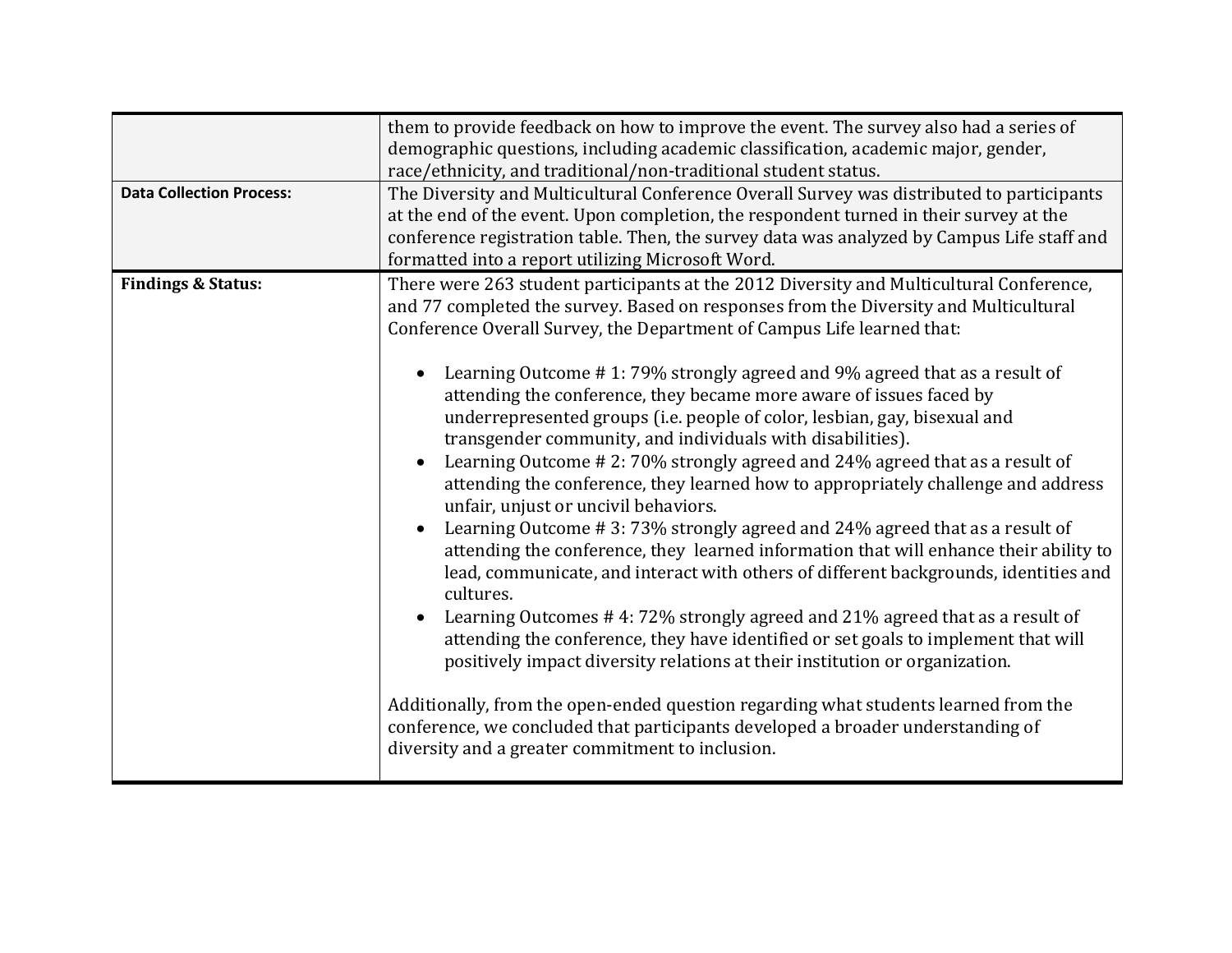|                                                | The survey respondents recommended that Campus Life invite keynote speakers from<br>various racial/ethnic backgrounds as well as encourage more students from the majority<br>racial background to participate in this event.                                                                                                                                                                                                                                                                                                                            |
|------------------------------------------------|----------------------------------------------------------------------------------------------------------------------------------------------------------------------------------------------------------------------------------------------------------------------------------------------------------------------------------------------------------------------------------------------------------------------------------------------------------------------------------------------------------------------------------------------------------|
| <b>Discussion of Results</b><br>& Action Plan: | Based on the recommendations from the survey respondents, the Department of Campus<br>Life developed the following action steps to improve the next conference:<br>Invite two speakers representing diverse backgrounds and identities to deliver<br>$\bullet$<br>keynote presentations for the next conference.<br>• Target on-campus residents and first-year seminar courses at the University to<br>reach a broader audience.<br>Meet with faculty of each academic department at the University to increase<br>awareness of conference and support. |

## **2012 Faculty and Staff Safe Space Training Learning Outcomes:**

The 2012 *Fall Faculty and Staff Safe Space Training* was sponsored by the Department of Campus Life, Department of Counseling and Psychological Services, and Diversity Educational Experiences for Peers (DEEP) Educators. Aligned with Clayton State University's 2011-14 Strategic Plan-Goal B, Action Step I.-to engender a spirit of openness, understanding,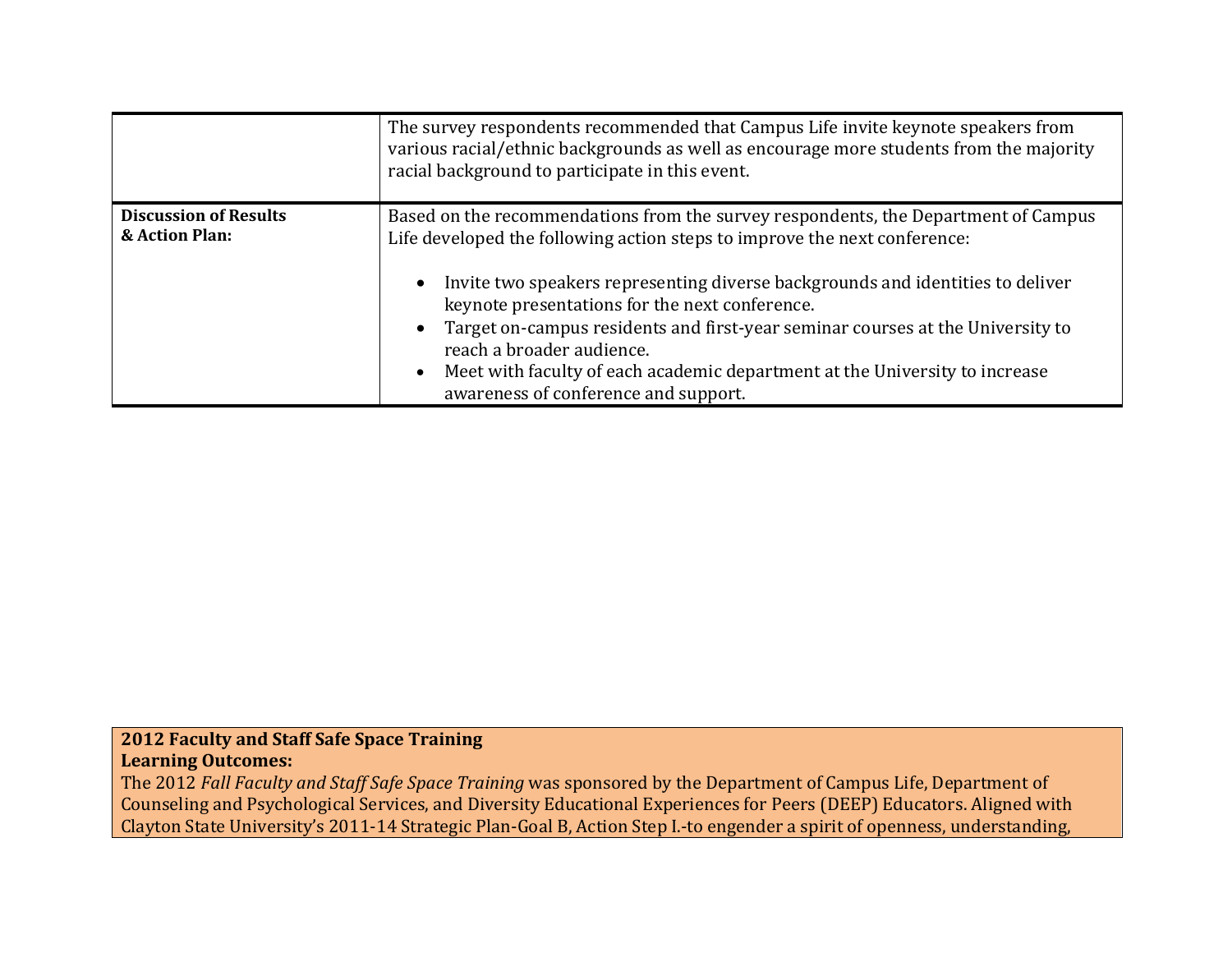collaboration, and mutual respect throughout the campus community, the goals of this program are to provide a supportive environment for lesbian, gay, bisexual, and transgender (LGBT) members of the campus community and to increase the visible presence of LGBT allies and places that are "safe" for LGBT students across campus.

By participating in this program, faculty participants are expected to learn:

- Sexual identity and LGBT terminology
- Challenges faced by the LGBT community
- Identify unjust, uncivil, and/or uncivil behaviors targeted at the LGBT community
- Strategies to support the LGBT community

| <b>Competencies or Proficiencies:</b><br>Target:             | What are the specific competencies or proficiencies students will learn or master?<br>Faculty participants will be able to recognize challenges faced by the LGBT community and<br>demonstrate effective strategies to support the group in academic and social settings.<br>Our target is for each learning outcome domain to have a response rating of 70 percent or<br>more on the conference survey.                                                                                                                                                                                                                                                                                                                                                                                              |
|--------------------------------------------------------------|-------------------------------------------------------------------------------------------------------------------------------------------------------------------------------------------------------------------------------------------------------------------------------------------------------------------------------------------------------------------------------------------------------------------------------------------------------------------------------------------------------------------------------------------------------------------------------------------------------------------------------------------------------------------------------------------------------------------------------------------------------------------------------------------------------|
| <b>Measurement Tool(s) or</b><br><b>Assessment Strategy:</b> | To assess the student learning outcome domains, the Safe Space Training Survey was<br>created with a 5-point Likert scale (Agree, Strongly Agree, Not Applicable, Disagree,<br>Strongly Disagree). Each learning outcome domain was formatted into a question and<br>evaluated utilizing the 5-point Likert scale. In addition, there were two open-ended<br>questions on the survey; one question asked conference participants to identify the most<br>valuable information learned from the training and the other question asked participants<br>to provide feedback on how to improve the training. The survey also included a series of<br>demographic questions, including academic classification, academic major, gender,<br>race/ethnicity, and traditional/non-traditional student status. |
| <b>Data Collection Process:</b>                              | The Safe Space Training Survey was distributed to participants at the end of the training<br>session. Upon completion, the participant turned in their survey to the training facilitator.<br>Then, the survey data was compiled by Campus Life staff and formatted into a report<br>utilizing Microsoft Word.                                                                                                                                                                                                                                                                                                                                                                                                                                                                                        |
| <b>Findings &amp; Status:</b>                                | A total of five faculty and staff participated in the Fall 2012 Safe Space Training and all of<br>the participants completed the survey. Based on results from the Safe Space Training<br>Survey, the Department of Campus Life learned that:                                                                                                                                                                                                                                                                                                                                                                                                                                                                                                                                                         |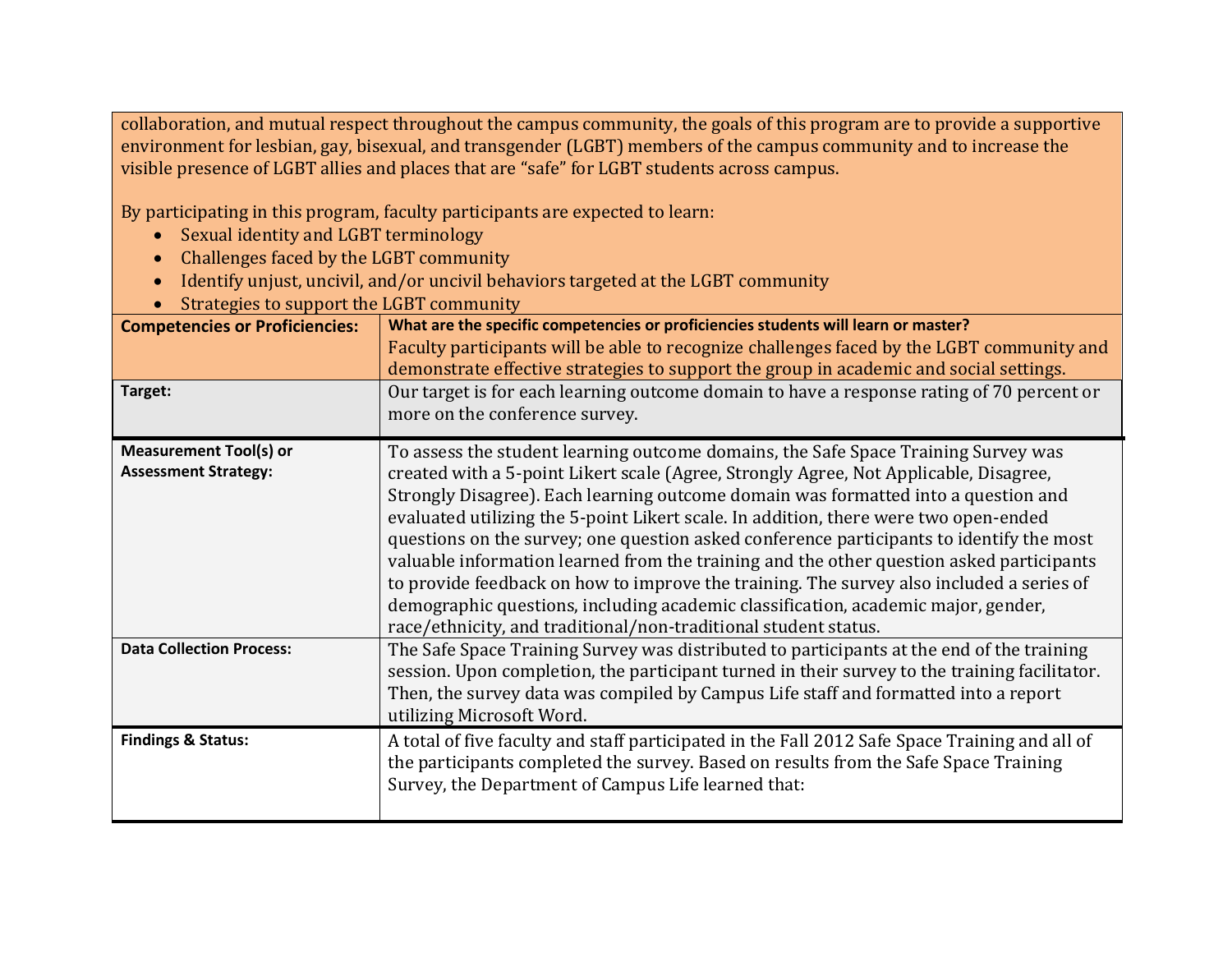|                                                | Learning Outcome #1:100% of the participants strongly agreed that as a result of<br>attending the training, they understand terminology related to sexual identity and<br>the LGBT population.<br>Learning Outcome #2:100% of the participants strongly agreed that as a result of<br>attending the training, they understand challenges faced by the LGBT population.<br>Learning Outcome #3: 80% of the participants strongly agreed and 20% agreed that<br>as a result of attending the training, they feel more prepared to identify unfair,<br>unjust, and/or uncivil behavior targeted at the LGBT community.<br>Learning Outcome #4:100% of the participants strongly agreed that attending has<br>helped them to identify ways of supporting the LGBT community on campus.<br>According to the open-ended question regarding the most valuable information learned<br>from this training session, the Department of Campus Life discovered that the participants<br>learned the most from the terminology section of the training. Additionally, the<br>participants walked away with a deeper understanding on how to support the community.<br>As it relates to areas of improvement, the survey respondents indicated that more<br>information needed to be provided on what to do after an individual becomes an ally to the<br>LGBT community. |
|------------------------------------------------|-------------------------------------------------------------------------------------------------------------------------------------------------------------------------------------------------------------------------------------------------------------------------------------------------------------------------------------------------------------------------------------------------------------------------------------------------------------------------------------------------------------------------------------------------------------------------------------------------------------------------------------------------------------------------------------------------------------------------------------------------------------------------------------------------------------------------------------------------------------------------------------------------------------------------------------------------------------------------------------------------------------------------------------------------------------------------------------------------------------------------------------------------------------------------------------------------------------------------------------------------------------------------------------------------------------------------------------------------------------|
| <b>Discussion of Results</b><br>& Action Plan: | Based on recommendations from the Safe Space Training Survey respondents and<br>facilitator debriefing, the Department of Campus Life developed the following plan of<br>action:<br>Allocate additional time during the Safe Space training to focus on LGBT allies.<br>Increase faculty participation by meeting with each academic department at the<br>beginning of the academic year to enhance awareness of this program as well as<br>conducting a shorter version of the Safe Space training for each<br>administrative/academic unit during their designated staff meetings.                                                                                                                                                                                                                                                                                                                                                                                                                                                                                                                                                                                                                                                                                                                                                                        |

| <b>2012 Student Safe Space Training</b> |  |
|-----------------------------------------|--|
| <b>Learning Outcomes:</b>               |  |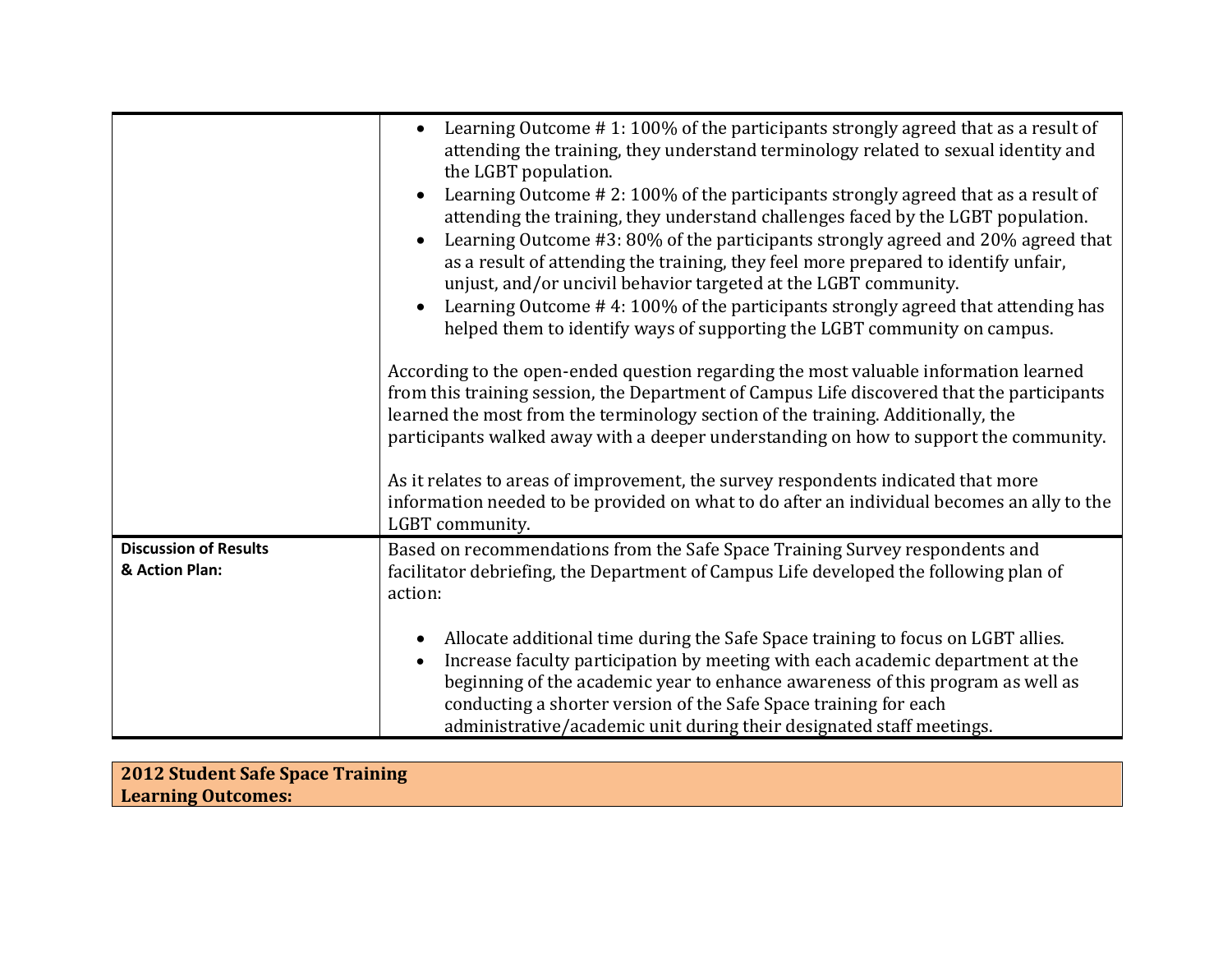The *2012 Fall Student Safe Space Training* was sponsored by the Department of Campus Life and Diversity Educational Experiences for Peers (DEEP) Educators. Aligned with Clayton State University's 2011-14 Strategic Plan-Goal B, Action Step I.-to engender a spirit of openness, understanding, collaboration, and mutual respect throughout the campus community, the goals of this program are to provide a supportive environment for lesbian, gay, bisexual, and transgender (LGBT) members of the campus community and to increase the visible presence of LGBT allies and places that are "safe" for LGBT students across campus.

By participating in this program, student participants are expected to learn:

- Sexual identity and LGBT terminology
- Challenges faced by the LGBT community
- Identify unjust, uncivil, and/or uncivil behaviors targeted at the LGBT community
- Strategies to support the LGBT community

| <b>Competencies or Proficiencies:</b><br>Target:             | What are the specific competencies or proficiencies students will learn or master?<br>Student participants will understand challenges faced by the LGBT community and<br>demonstrate effective strategies to support the group in various settings.<br>Our target is for each learning outcome domain to have a response rating of 70 percent or<br>more on the conference survey.                                                                                                                                                                                                                                                                                                                                                                                                                    |
|--------------------------------------------------------------|-------------------------------------------------------------------------------------------------------------------------------------------------------------------------------------------------------------------------------------------------------------------------------------------------------------------------------------------------------------------------------------------------------------------------------------------------------------------------------------------------------------------------------------------------------------------------------------------------------------------------------------------------------------------------------------------------------------------------------------------------------------------------------------------------------|
| <b>Measurement Tool(s) or</b><br><b>Assessment Strategy:</b> | To assess the student learning outcome domains, the Safe Space Training Survey was<br>created with a 5-point Likert scale (Agree, Strongly Agree, Not Applicable, Disagree,<br>Strongly Disagree). Each learning outcome domain was formatted into a question and<br>evaluated utilizing the 5-point Likert scale. In addition, there were two open-ended<br>questions on the survey; one question asked conference participants to identify the most<br>valuable information learned from the training and the other question asked participants<br>to provide feedback on how to improve the training. The survey also included a series of<br>demographic questions, including academic classification, academic major, gender,<br>race/ethnicity, and traditional/non-traditional student status. |
| <b>Data Collection Process:</b>                              | The Safe Space Training Survey was distributed to participants at the end of the training<br>session. Upon completion, the participant turned in their survey to the training facilitator.<br>Then, the survey data was compiled by Campus Life staff and formatted into a report<br>utilizing Microsoft Word.                                                                                                                                                                                                                                                                                                                                                                                                                                                                                        |